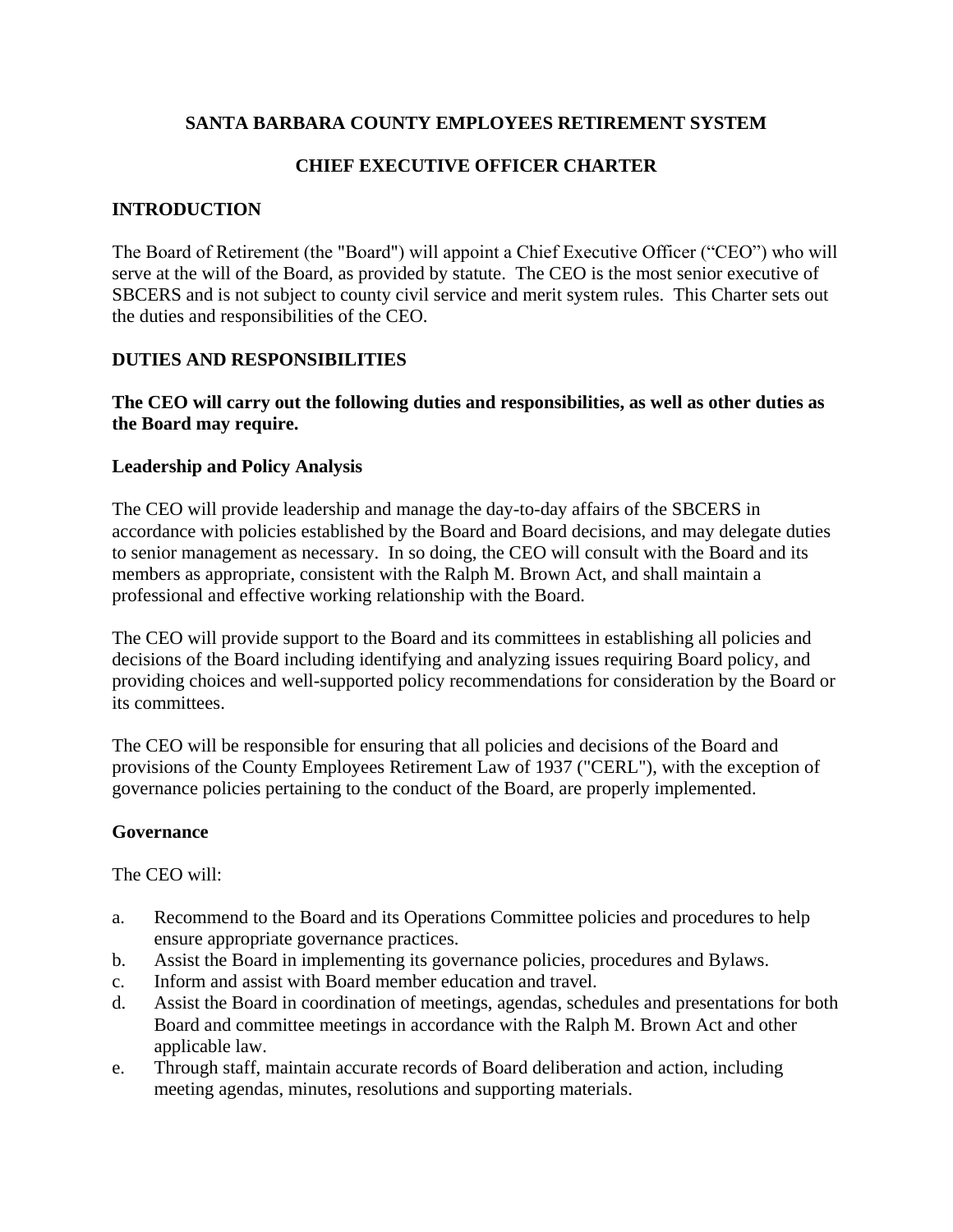### **Investments**

### The CEO will:

- a. Together with the Board's investment consultants, recommend to the Board and/or designated committees periodic updates to investment policies, including its Investment Policy Statement.
- b. Together with the Board's investment consultants, recommend to the Board and/or designated committees strategies for achieving investment objectives.
- c. Together with the Board's investment consultants, implement Board approved investment policies and strategies.
- d. Together with the Board's investment consultants, ensure execution of portfolio rebalancing and portfolio transitions pursuant to Board approved policies.
- e. Together with the Board's investment consultants, ensure that necessary research is performed into investment trends, issues and opportunities that may have implications for the investment program of the SBCERS.
- f. Together with the Board's investment consultants, ensure all necessary investment manager due diligence is performed as directed by the Board.
- g. Together with the Board's investment consultants, implement the process of identifying and selecting investment managers.
- h. Supervise investment staff and oversee outside investment consultants participating in the investment process.

#### **Benefits Administration**

#### The CEO will:

- a. Ensure delivery of high standards of service to members including calculations, counseling and prompt responses to member inquiries.
- b. Recommend to the Board, as necessary, policies to ensure cost-effective and efficient administration of member benefits.
- c. Ensure accurate and prompt delivery of benefits to members, and address problems or errors in accordance with established policies, procedures and applicable law.
- d. Oversee the disability retirement investigation and hearing process and establish fair and appropriate processes for determining the merits of applications for disability benefits and for developing sound recommendations to the Board on such applications.
- e. Maintain accurate records of member accounts.
- f. Develop and maintain staff policies and procedures to ensure effective and efficient administration of member benefits.

## **Operations**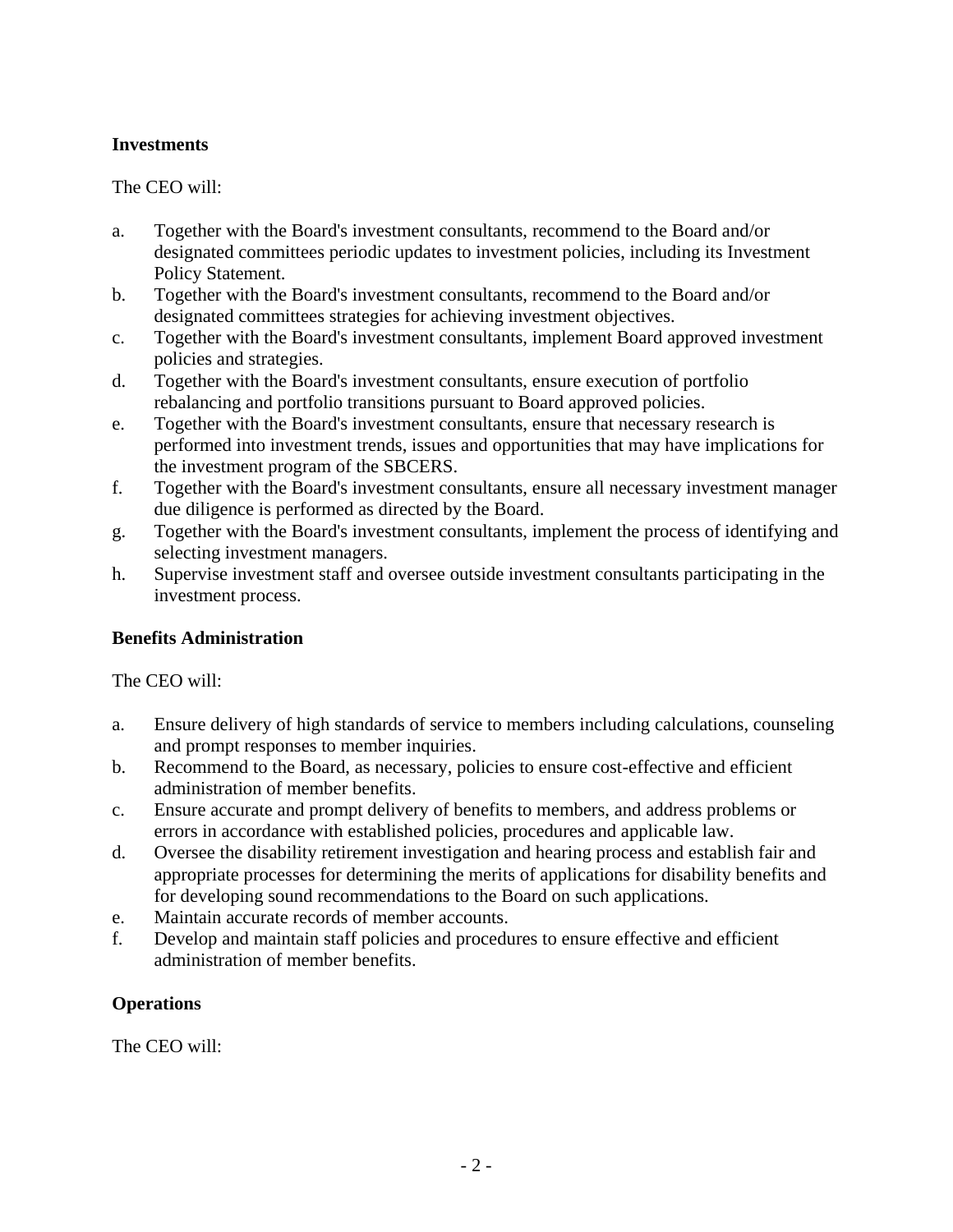- a. Recommend to the Board, as appropriate, Board policies designed to help ensure effective and efficient operations.
- b. Recommend the annual Budget to the Board and manage operations consistent with the approved Budget.
- c. Execute agreements consistent with Board delegated authority, with review and approval of material agreements by legal counsel, and authorize payments related to the administration of the SBCERS consistent with the Budget and internal controls of the SBCERS.
- d. Account for and ensure appropriate and prompt collection, deposit and distribution of funds as required.
- e. Implement internal operational control policies.
- f. Ensure the appropriate design, acquisition, implementation, and maintenance of all technological systems required to administer the SBCERS.
- g. Maintain the records of the SBCERS in a permanent and readily accessible format, as required by law and ensure compliance with the Public Records Act in accordance with Board policies.
- h. Maintain an effective working relationship with the County and other plan sponsors of SBCERS.
- i. Maintain appropriate liability insurance coverage for the System, the Board and staff.

### **Finance, Actuarial and Accounting**

The CEO will:

- a. Recommend to the Board or its designated committee, as appropriate, financial and accounting policies.
- b. Ensure timely completion of the annual financial audit and the comprehensive annual financial report on the operations of SBCERS for Board approval and submittal to appropriate agencies.
- c. Implement appropriate internal financial controls to safeguard the assets and operations of SBCERS and ensure that sufficient cash is available to pay obligations as they come due.
- d. Coordinate the actuarial valuation, actuarial experience studies, and actuarial audits.
- e. Ensure the timely completion and submission of Statements of Financial Interest, FPPC Form 700, by the Board, Staff and all other designated filers.

#### **Human Resources**

- a. Periodically assess the human resource needs of SBCERS and implement appropriate human resource policies and procedures consistent with County civil service rules and applicable law.
- b. Manage the hiring, supervision, and termination of staff.
- c. Develop staff training programs.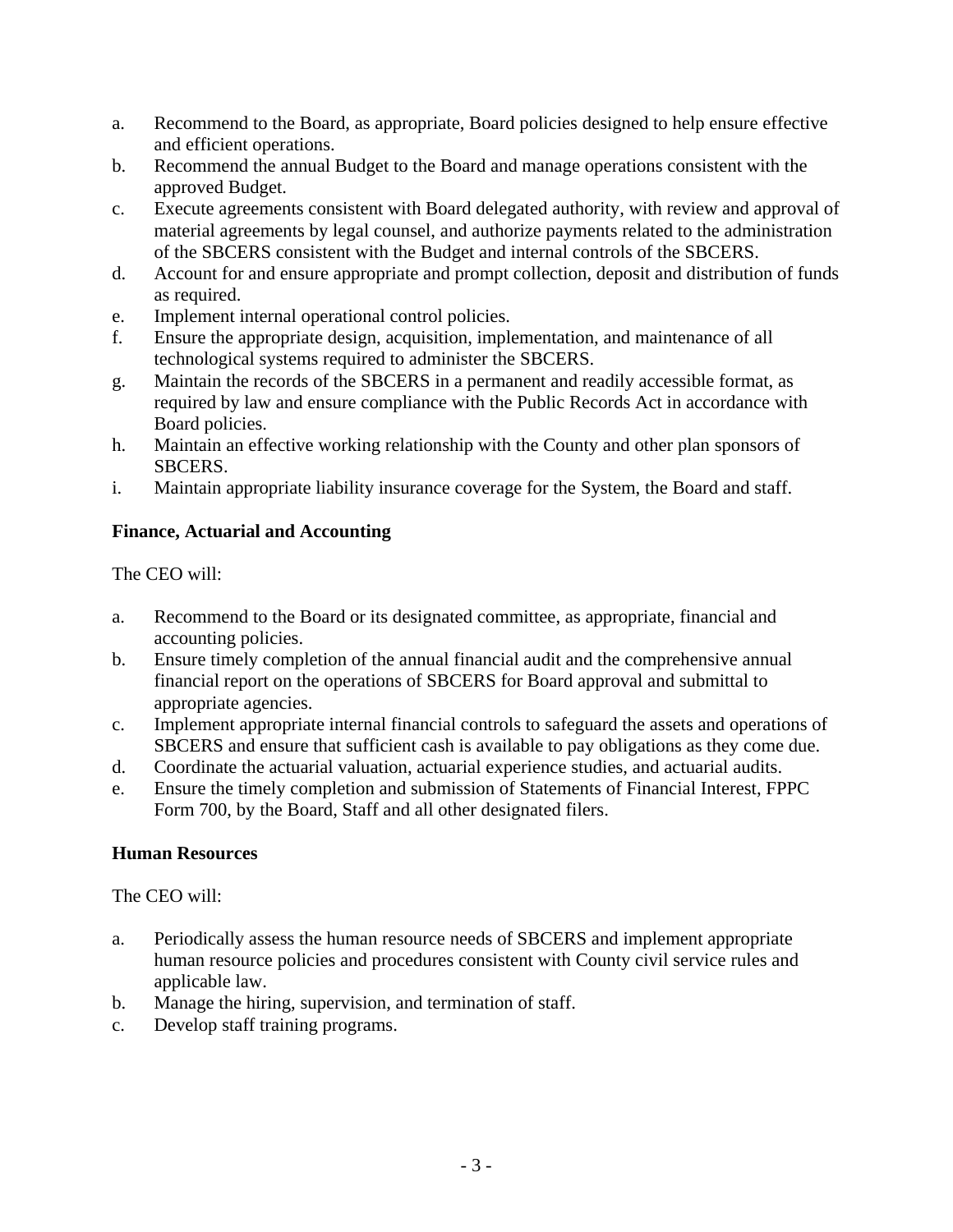### **Legislation and Litigation**

### The CEO will:

- a. Present legislative proposals for Board consideration.
- b. Coordinate with legal counsel on claims, demands, disputes or legal proceedings involving SBCERS and/or its Board members and staff as appropriate.
- c. In consultation with legal counsel, provide recommendations to the Board concerning the management and disposition of claims, demands, disputes or legal proceedings involving SBCERS and/or its Board members and staff as appropriate.
- d. Develop and implement plans to comply with newly enacted legislation and court rulings, as applicable.

### **Communications**

The CEO will:

- a. Ensure effective and timely communications with the Board on matters relating to the administration of SBCERS.
- b. Ensure effective and timely communications with members, plan sponsors and other interested parties as appropriate relating to the administration of the SBCERS in accordance with the Board's Communications Policy. Such communications may include, but are not limited to, press releases, newsletters, presentations, meetings, and internet communications.
- c. Act as the official spokesperson for SBCERS in accordance with the Board's Communications Policy.

#### **Appointment of Service Providers**

- a. The CEO will cause the necessary due diligence to be performed for Board appointed service providers and will provide the Board with appropriate recommendations pursuant to the Board's Service Provider Selection Policy.
- b. The CEO may hire other service providers, consistent with the Budget and the Board's Service Provider Selection Policy.

#### **Monitoring and Reporting**

The CEO will provide the Board with relevant, appropriate and timely information to enable it to properly carry out its oversight and fiduciary responsibilities. Furthermore, the CEO will apprise the Board in a timely manner of all significant issues, problems, or developments pertaining to SBCERS, and provide recommended courses of action as appropriate, including, but not limited to, the following issues: